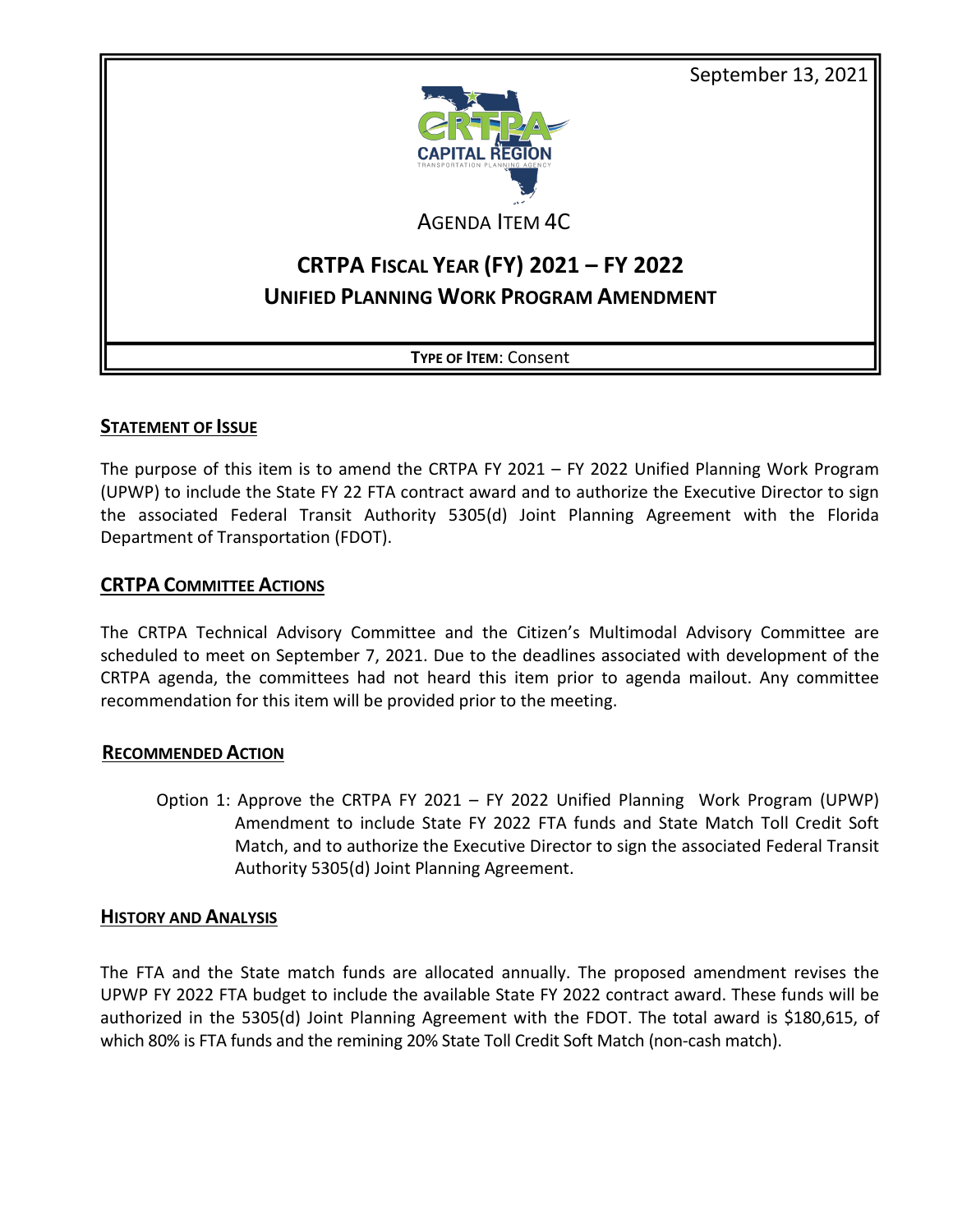| State FY 2022 FTA 5303(d) Award |           |                    |  |  |  |  |  |  |  |
|---------------------------------|-----------|--------------------|--|--|--|--|--|--|--|
| <b>FTA 80% (DU)</b>             | State 20% | <b>Total Award</b> |  |  |  |  |  |  |  |
| \$144,492                       | \$36,123  | \$180,615          |  |  |  |  |  |  |  |

In the FY 2021 – FY 2022 UPWP, the FTA funds and the State Match funds are allocated to personnel and operating costs. *Attachment 1* provides the total FTA budget for FY 2022 by task in the UPWP.

# **RECOMMENDED ACTION**

Option 1: Approve the CRTPA FY 2021 – FY 2022 Unified Planning Work Program (UPWP) Amendment to include State FY 2022 FTA funds and State Match Toll Credit Soft Match, and to authorize the Executive Director to sign the associated Federal Transit Authority 5305(d) Joint Planning Agreement. (Recommended)

Option 2: As desired by the Board.

# **NEXT STEPS**

Subsequent to Board approval the Joint Planning Agreements will be executed and the FY 2021 – FY 2022 UPWP will be updated to incorporate the approved changes.

# **ATTACHMENT**

Attachment 1: Amended FY 2022 FTA Funding by UPWP Task